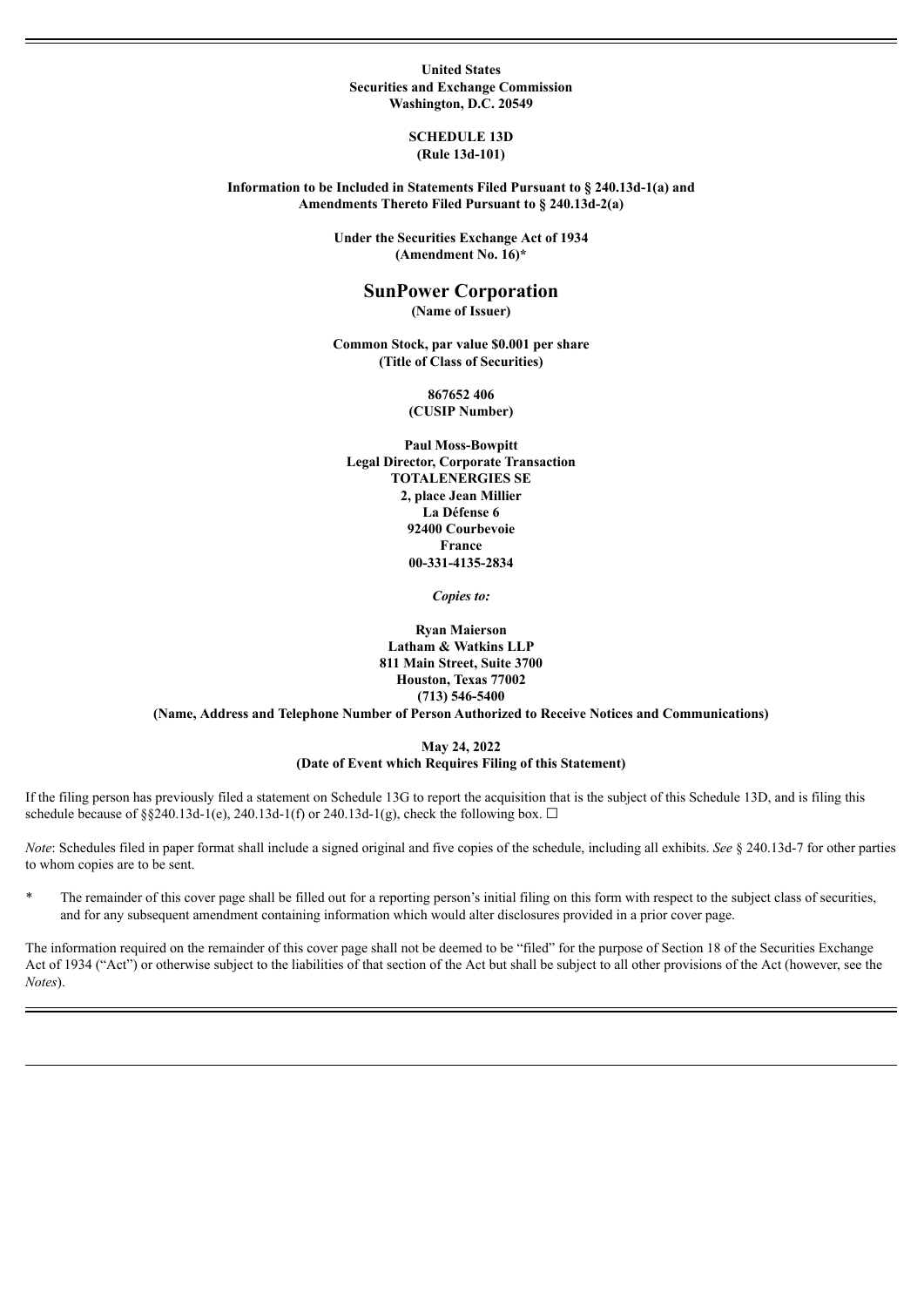| -1                      | Names of Reporting Persons                                                                 |    |                            |                 |
|-------------------------|--------------------------------------------------------------------------------------------|----|----------------------------|-----------------|
|                         | <b>TotalEnergies SE</b>                                                                    |    |                            |                 |
| $\overline{2}$          | Check the Appropriate Box if a Member of a Group                                           |    |                            |                 |
|                         |                                                                                            |    |                            | $(a)$ $\square$ |
|                         |                                                                                            |    |                            | $(b)$ $\square$ |
| $\mathbf{3}$            | SEC Use Only                                                                               |    |                            |                 |
| $\overline{\mathbf{4}}$ | Source of Funds (See Instructions)                                                         |    |                            |                 |
|                         | WC                                                                                         |    |                            |                 |
| 5                       | Check if disclosure of legal proceedings is required pursuant to Items 2(d) or 2(e) $\Box$ |    |                            |                 |
| 6                       | Citizenship or Place of Organization                                                       |    |                            |                 |
|                         | France                                                                                     |    |                            |                 |
| <b>NUMBER OF</b>        |                                                                                            | 7  | Sole Voting Power          |                 |
| <b>SHARES</b>           |                                                                                            |    | $\overline{0}$             |                 |
| <b>BENEFICIALLY 8</b>   |                                                                                            |    | <b>Shared Voting Power</b> |                 |
| <b>OWNED BY</b>         |                                                                                            |    | 87,955,456                 |                 |
| <b>EACH</b>             |                                                                                            | 9  | Sole Dispositive Power     |                 |
| <b>REPORTING</b>        |                                                                                            |    | $\theta$                   |                 |
|                         | <b>PERSON</b>                                                                              | 10 | Shared Dispositive Power   |                 |
| <b>WITH</b>             |                                                                                            |    | 87,955,456                 |                 |
| 11                      | Aggregate Amount Beneficially Owned by Each Reporting Person                               |    |                            |                 |
|                         | 87,955,456                                                                                 |    |                            |                 |
| 12                      | Check if the Aggregate Amount in Row (11) Excludes Certain Shares $\square$                |    |                            |                 |
| 13                      | Percent of Class Represented by Amount in Row (11)                                         |    |                            |                 |
|                         | $50.6\%*$                                                                                  |    |                            |                 |
| 14                      | Type of Reporting Person                                                                   |    |                            |                 |
|                         | $\rm CO$                                                                                   |    |                            |                 |

\* Percentage calculated based on 173,862,474 shares of Common Stock outstanding as of April 29, 2022 as reported by the Issuer in its quarterly report on Form 10-Q filed with the Securities and Exchange Commission on May 6, 2022.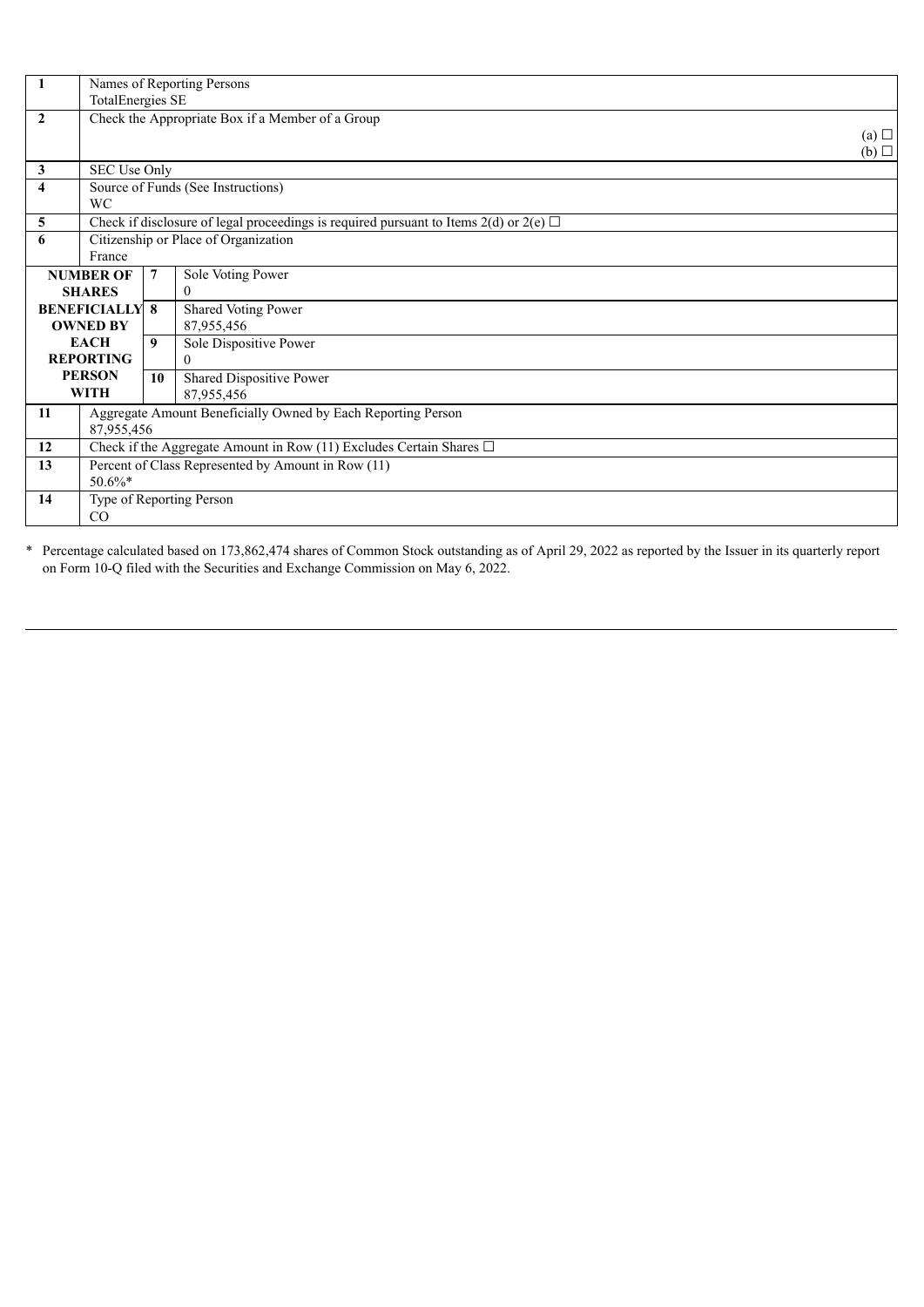| -1                    | Names of Reporting Persons                                                                 |    |                            |                 |
|-----------------------|--------------------------------------------------------------------------------------------|----|----------------------------|-----------------|
|                       | TotalEnergies Gaz & Electricité Holdings France SAS                                        |    |                            |                 |
| $\overline{2}$        | Check the Appropriate Box if a Member of a Group                                           |    |                            |                 |
|                       |                                                                                            |    |                            | $(a)$ $\square$ |
|                       |                                                                                            |    |                            | $(b)$ $\square$ |
| $\mathbf{3}$          | SEC Use Only                                                                               |    |                            |                 |
| $\overline{\bf{4}}$   | Source of Funds (See Instructions)                                                         |    |                            |                 |
|                       | <b>WC</b>                                                                                  |    |                            |                 |
| 5                     | Check if disclosure of legal proceedings is required pursuant to Items 2(d) or 2(e) $\Box$ |    |                            |                 |
| 6                     | Citizenship or Place of Organization                                                       |    |                            |                 |
|                       | France                                                                                     |    |                            |                 |
| <b>NUMBER OF</b>      |                                                                                            | 7  | Sole Voting Power          |                 |
| <b>SHARES</b>         |                                                                                            |    | $\overline{0}$             |                 |
| <b>BENEFICIALLY 8</b> |                                                                                            |    | <b>Shared Voting Power</b> |                 |
| <b>OWNED BY</b>       |                                                                                            |    | 87,955,456                 |                 |
| <b>EACH</b>           |                                                                                            | 9  | Sole Dispositive Power     |                 |
| <b>REPORTING</b>      |                                                                                            |    | 0                          |                 |
| <b>PERSON</b>         |                                                                                            | 10 | Shared Dispositive Power   |                 |
| <b>WITH</b>           |                                                                                            |    | 87,955,456                 |                 |
| <b>11</b>             | Aggregate Amount Beneficially Owned by Each Reporting Person                               |    |                            |                 |
|                       | 87,955,456                                                                                 |    |                            |                 |
| 12                    | Check if the Aggregate Amount in Row (11) Excludes Certain Shares $\Box$                   |    |                            |                 |
| 13                    | Percent of Class Represented by Amount in Row (11)                                         |    |                            |                 |
|                       | $50.6\%*$                                                                                  |    |                            |                 |
| 14                    | Type of Reporting Person                                                                   |    |                            |                 |
|                       | CO                                                                                         |    |                            |                 |

\* Percentage calculated based on 173,862,474 shares of Common Stock outstanding as of April 29, 2022 as reported by the Issuer in its quarterly report on Form 10-Q filed with the Securities and Exchange Commission on May 6, 2022.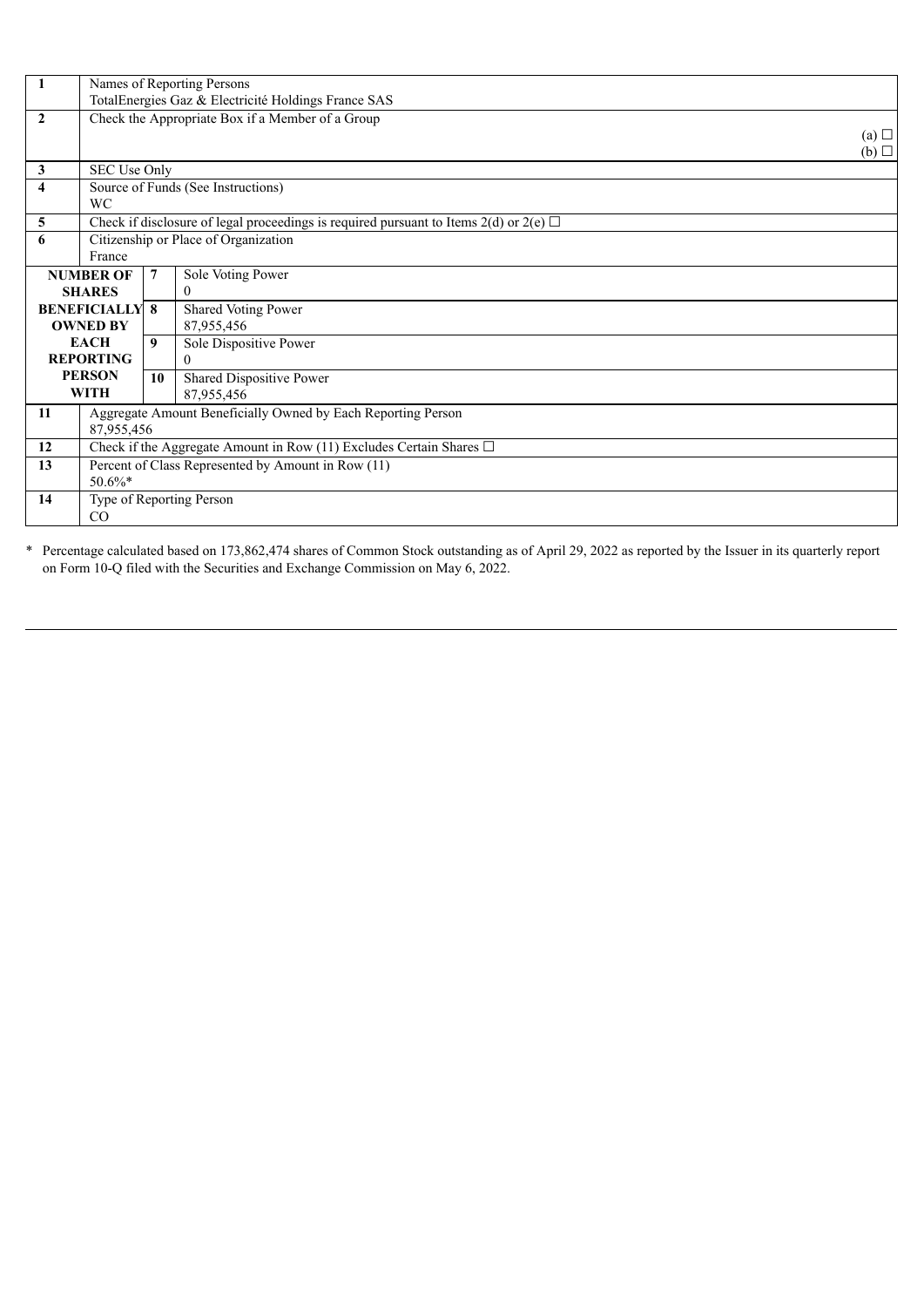| Names of Reporting Persons |                                                                                            |    |                            |                 |
|----------------------------|--------------------------------------------------------------------------------------------|----|----------------------------|-----------------|
|                            | TotalEnergies Solar Intl SAS                                                               |    |                            |                 |
| $\overline{2}$             | Check the Appropriate Box if a Member of a Group                                           |    |                            |                 |
|                            |                                                                                            |    |                            | $(a)$ $\square$ |
|                            |                                                                                            |    |                            | $(b)$ $\square$ |
| $\mathbf{3}$               | SEC Use Only                                                                               |    |                            |                 |
| $\overline{4}$             | Source of Funds (See Instructions)                                                         |    |                            |                 |
| <b>WC</b>                  |                                                                                            |    |                            |                 |
| 5                          | Check if disclosure of legal proceedings is required pursuant to Items 2(d) or 2(e) $\Box$ |    |                            |                 |
| 6                          | Citizenship or Place of Organization                                                       |    |                            |                 |
| France                     |                                                                                            |    |                            |                 |
| <b>NUMBER OF</b>           |                                                                                            | 7  | Sole Voting Power          |                 |
| <b>SHARES</b>              |                                                                                            |    | $\overline{0}$             |                 |
| <b>BENEFICIALLY 8</b>      |                                                                                            |    | <b>Shared Voting Power</b> |                 |
| <b>OWNED BY</b>            |                                                                                            |    | 87,955,456                 |                 |
| <b>EACH</b>                |                                                                                            | 9  | Sole Dispositive Power     |                 |
| <b>REPORTING</b>           |                                                                                            |    | 0                          |                 |
|                            | <b>PERSON</b>                                                                              | 10 | Shared Dispositive Power   |                 |
| <b>WITH</b>                |                                                                                            |    | 87,955,456                 |                 |
| 11                         | Aggregate Amount Beneficially Owned by Each Reporting Person                               |    |                            |                 |
|                            | 87,955,456                                                                                 |    |                            |                 |
| 12                         | Check if the Aggregate Amount in Row (11) Excludes Certain Shares $\Box$                   |    |                            |                 |
| 13                         | Percent of Class Represented by Amount in Row (11)                                         |    |                            |                 |
|                            | $50.6\%*$                                                                                  |    |                            |                 |
| 14                         | Type of Reporting Person                                                                   |    |                            |                 |
|                            | $\rm CO$                                                                                   |    |                            |                 |

\* Percentage calculated based on 173,862,474 shares of Common Stock outstanding as of April 29, 2022 as reported by the Issuer in its quarterly report on Form 10-Q filed with the Securities and Exchange Commission on May 6, 2022.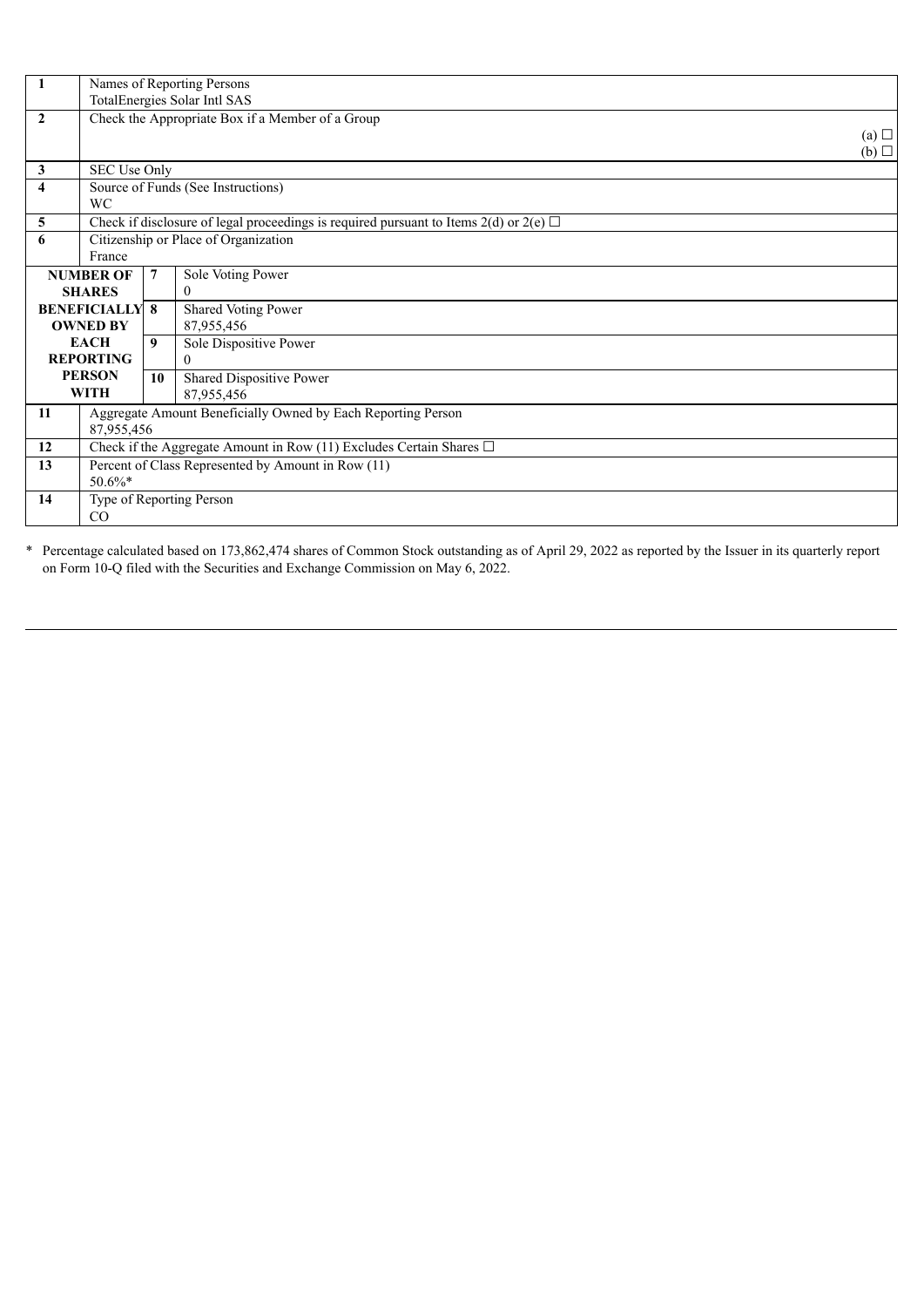### **Explanatory Note**

This Amendment No. 16 (this "Amendment") amends and supplements the statement on Schedule 13D filed on June 23, 2011, as amended on July 1, 2011, November 21, 2011, December 23, 2011, February 2, 2012, March 1, 2012, June 6, 2013, June 18, 2014, December 9, 2015, December 10, 2015, November 25, 2019, January 21, 2020, February 4, 2020, February 19, 2020, March 20, 2020 and April 15, 2020 (the "Filing"), by the Reporting Persons relating to the Shares of the Issuer. Information reported in the Filing remains in effect except to the extent that it is amended, restated or superseded by information contained in this Amendment. Capitalized terms used but not defined in this Amendment have the respective meanings set forth in the Filing.

### **Item 2. Identity and Background.**

Item 2 of the Filing is amended and restated in its entirety as follows:

This Statement on Schedule 13D is being filed by the following persons (each a "Reporting Person" and, collectively, the "Reporting Persons"):

- 1) TotalEnergies SE, a societas europea organized under the laws of the Republic of France ("TotalEnergies"),
- 2) TotalEnergies Gaz & Electricité Holdings France SAS, a société par actions simplifiée organized under the laws of the Republic of France ("TotalEnergies Gaz"), and
- 3) TotalEnergies Solar Intl SAS, a société par actions simplifiée organized under the laws of the Republic of France ("TotalEnergies Solar" and together with TotalEnergies Gaz, the "Sellers").

The business address of each of the Reporting Persons and their executive officers is 2, place Jean Millier, La Défense 6, 92400 Courbevoie, France. Together with its subsidiaries and affiliates (including TotalEnergies Gaz and TotalEnergies Solar), TotalEnergies, a broad energy company with a presence in more than 130 countries on five continents, is a major energy player that produces and markets fuels, natural gas and low-carbon electricity. The Group's activities include the exploration and production of oil and gas, refining, petrochemicals and petroleum product retailing, solar power, sustainable biofuels and electricity, primarily from renewable sources.

Information with respect to the directors and executive officers of each of the Reporting Persons is provided on Schedule A.

Other than as disclosed by TotalEnergies in its Annual Reports on Form 20-F filed with the Securities and Exchange Commission between 2017 and 2022, during the last five years, none of the Reporting Persons nor, to the best of the Reporting Persons' knowledge, any of their respective directors or executive officers (i) have been convicted in any criminal proceeding (excluding traffic violations or similar misdemeanors) or (ii) were parties to a civil proceeding of a judicial or administrative body of competent jurisdiction and as a result of such proceeding were or are subject to a judgment, decree or final order enjoining future violations of, or prohibiting or mandating activities subject to, federal or state securities laws or finding any violation with respect to such laws.

## **Item 4. Purpose of Transaction**.

Item 4 of the Filing is amended and supplemented as follows:

On May 24, 2022, Sellers agreed to sell 50% less one unit of the equity interests in a newly formed Delaware limited liability company ("HoldCo"), which upon closing of the Transaction (as defined below) will be the record holder of all of the shares of Common Stock held by Sellers, to GIP III Sol Acquisition, LLC ("Purchaser" and such transaction, the "Transaction"). The closing of the Transaction is subject to customary but material contingencies, including without limitation receipt of certain regulatory approvals. Following the closing of the Transaction, Sellers are expected to own 50% plus one unit of the equity interests in Holdco and Purchaser is expected to own 50% less one unit of the equity interests in HoldCo. No shares of Common Stock are being directly transferred to the Purchaser pursuant to the Transaction.

Following the closing of the Transaction, by virtue of Sellers' and Purchaser's respective governance rights over HoldCo, Sellers and Purchaser may be deemed to share beneficial ownership of all of the shares of Common Stock that are now beneficially owned by the Reporting Persons. Following the closing of the Transaction, Sellers and Purchaser are also each contemplated to have certain other governance rights related to HoldCo, including without limitation with respect to the exercise of director nomination rights held by the Reporting Persons with respect to the board of the directors of the Issuer. The Transaction is expected to close by year end 2022, subject to customary conditions including without limitation the receipt of certain regulatory and other approvals. However, there can be no assurance that the Transaction closing will actually occur, or occur by any particular date or on the currently anticipated terms.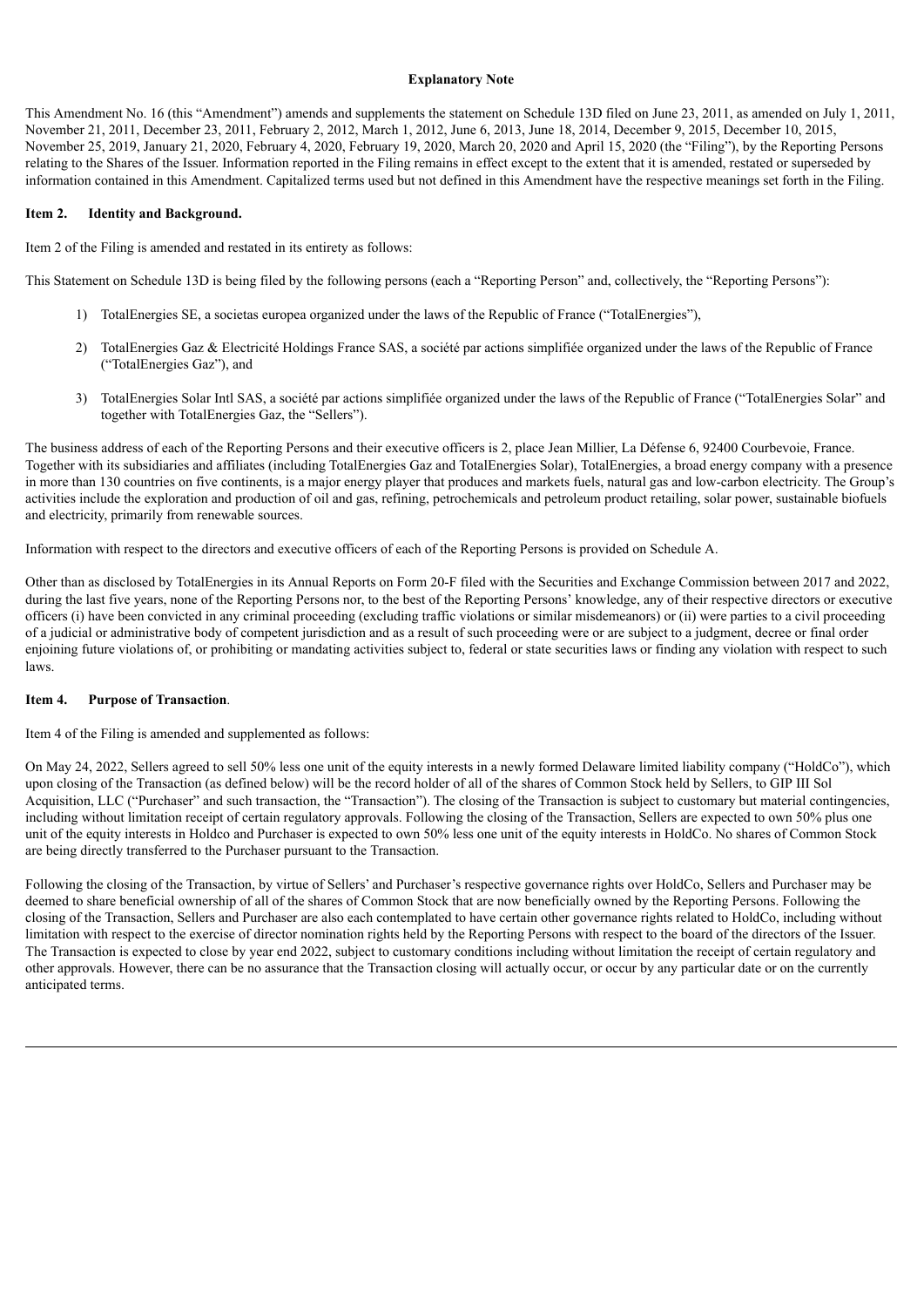# **Item 5. Interest in Securities of the Issuer.**

Items 5(a) and (b) of the Filing are amended and restated in their entirety as follows:

The number and percentage of shares of Common Stock to which this Statement relates is 87,955,456, constituting 50.6% of the 173,862,474 shares of Common Stock outstanding as of April 29, 2022 as reported by the Issuer in its quarterly report on Form 10-Q filed with the Securities and Exchange Commission on May 6, 2022.

TotalEnergies Solar is a direct wholly owned subsidiary of TotalEnergies Gaz, which is an indirect wholly owned subsidiary of TotalEnergies. As a result, each of TotalEnergies Solar, TotalEnergies Gaz and TotalEnergies may be deemed to beneficially own the foregoing Shares.

As of the date of this Statement, the Reporting Persons are the only beneficial owners of the foregoing Shares. To the best of the Reporting Persons' knowledge, none of the persons listed on Schedule A is the beneficial owner of any Shares.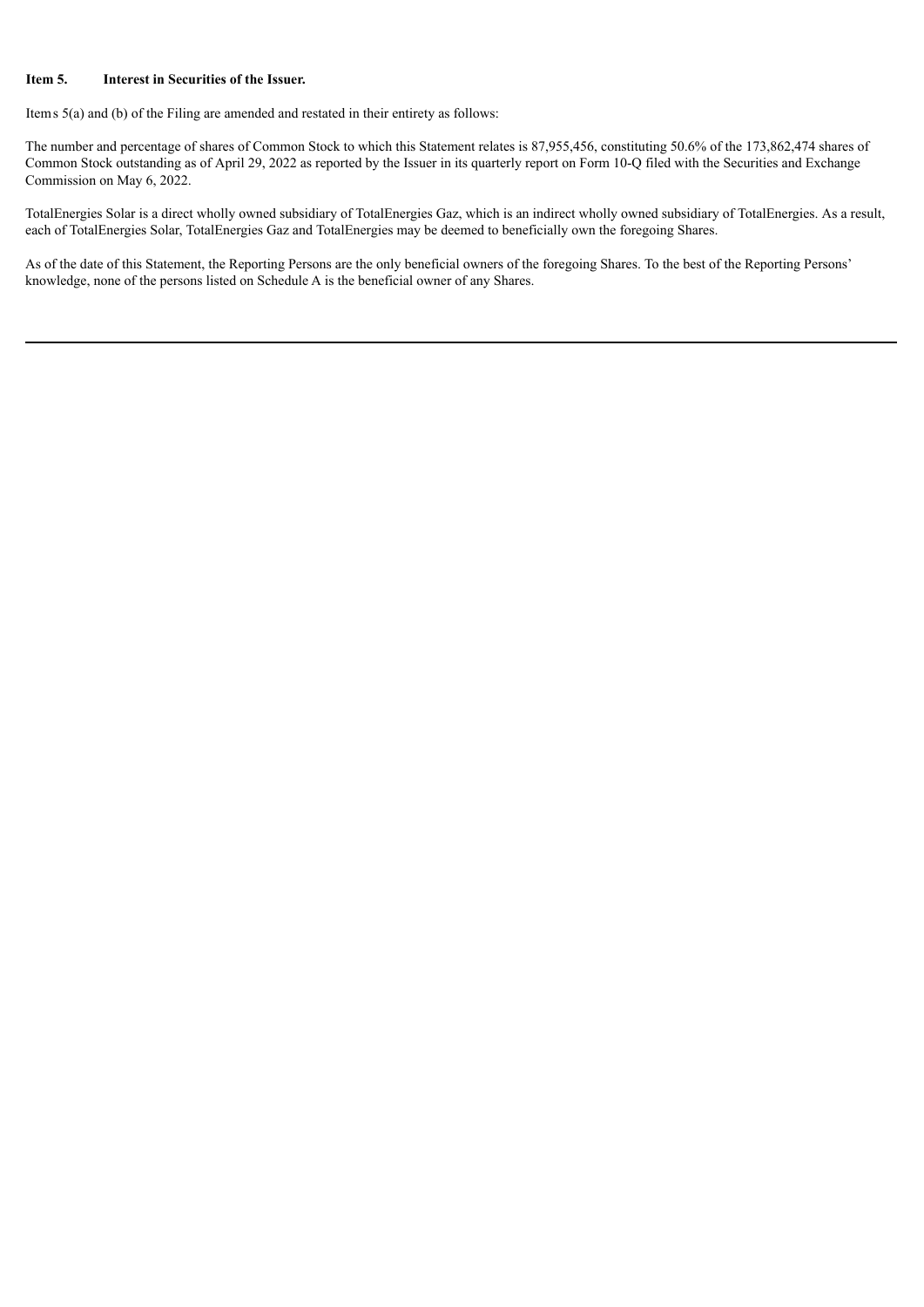## **SIGNATURES**

After reasonable inquiry and to the best of my knowledge and belief, I certify that the information set forth in this statement is true, complete and correct.

**Date**: May 25, 2022

## **TOTALENERGIES SE**

By: /s/ Aurélien Hamelle Name: Aurélien Hamelle Title: General Counsel

# **TOTALENERGIES GAZ & ELECTRICITÉ HOLDINGS FRANCE SAS**

By: /s/ Noémie Malige

Name: Noémie Malige Title: Managing Director

# **TOTALENERGIES SOLAR INTL SAS**

By: Vincent Stoquart Name: Vincent Stoquart

Title: President